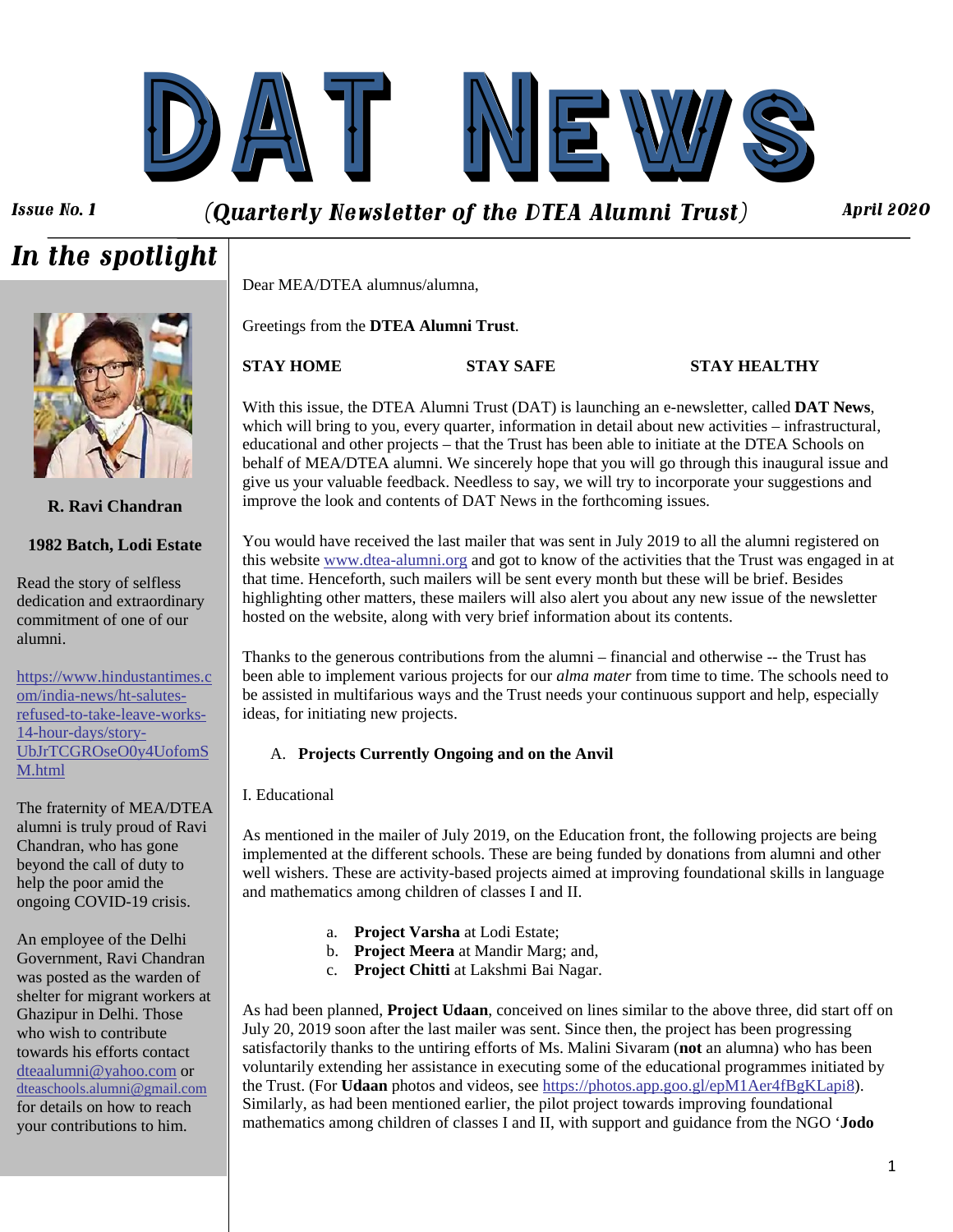**Gyan**', also kicked off at the DTEA School, RK Puram, in July 2019. (For **Jodo Gyan** photos, see [https://photos.app.goo.gl/wF4wG5kwwHkMDsiM9\)](https://photos.app.goo.gl/wF4wG5kwwHkMDsiM9).

The Trust would like to place on record its appreciation and gratitude to Ms. Sivaram for the help rendered by her in implementing the above two new programmes.

Thanks to the initiative of alumni who had conceptualized and initiated projects **Varsha** and **Meera**, plans to start similar activity-based learning programmes at the Pusa Road and Janakpuri schools from April 2020 had been finalised. While the Pusa Road School already has an activity room, a suitable activity room had to be created at the Janakpuri School. An appropriate room for the purpose too had been identified which only had to be refurbished with some civil and carpentry work. If COVID-19 had not intervened in such unprecedented ways, these projects would have started off as had been planned. But these would surely take off once the situation eases and conditions become conducive. We hope that this would happen soon and the projects can start by July at least.

#### II. Nutrition and Health

The proposal to replicate **Project Nutrition**, which has been going on at DTEA Moti Bagh since 2017, in the other DTEA Schools has not yet materialized for reasons of logistics, including identifying appropriate suppliers of items such as bananas on a daily basis from areas around the other schools, though the proposal is still very much on the table.

In association with Rotary Club of Central Delhi, the Trust held cardiac health check up campaigns for children of primary classes (1-5) at the DTEA Schools of Lodi Estate and Laxmibai Nagar in July and December 2019 respectively. Each campaign was conducted over a 3-day period covering 250-300 children in each school. The Rotary Club of Central Delhi has an ongoing international project called Gift of Life Outreach (GOLO) that identifies primary children schools having cardiac health issues and extends subsequent treatment where necessary free of any expense. A similar campaign was to be held at DTEA RK Puram as well during March but had to be postponed because of closure of schools in the wake of the COVID-19 pandemic. This too will be taken up once schools reopen. See <https://photos.app.goo.gl/aq7rQ5bbmS2CAFYG9> and <https://photos.app.goo.gl/S87YYUJdZv2QJ9Ex6> for pictures of the campaigns held at LE and LBN respectively.

#### III. Infrastructure

As had been envisaged in the earlier mail, Phase II of the RK Puram School renovation project could not unfortunately be started immediately after July 2019 primarily due to lack of adequate funds. But, following its fund mobilization efforts, when the Trust was ready with funds by about November 2019, the contractors became busy elsewhere, and they became available only in February. The work was scheduled to begin March but COVID-19 put paid to our plans. So this too has to wait till the pall of COVID-19 clears.

A major achievement on the infrastructure front was the execution of solar power project at the Moti Bagh School early this year. An offer was made to the Trust by a non-alumni group Milaap, which had raised about Rs. 1.7 lakh through the crowd sourcing efforts of a school boy, for joining hands to execute a solar power project at the Moti Bagh School. The Trust decided to put in the rest 70% of the requisite amount for a 10 kW plant. The plant would have gone on stream in March but for the disruptions due to COVID-19. Once the lockdown lifts, grid connectivity would be established and the school should begin to save about 75% on its power bills. Some repair work also got done at the Lodi Estate School during December-January, like fixing of broken windows, doors and classroom cupboards as well as replacing broken window panes.

Besides the pending renovation work at the RK Puram School, which now in its ambit includes provisioning for dedicated water supply for fire safety, and the refurbishing of rooms to establish an activity room at the Janakpuri School, there is urgent need for implementing rain water harvesting systems in three schools -- RK Puram, Mandir Marg and Pusa Road – solar power systems in three schools – Laxmi Bai Nagar, Mandir Marg and Janakpuri -- and fire safety systems (which involve masonry, elaborate plumbing and electrical works) in all the schools.

But we need to mobilize funds for all these, and a fairly substantial sum at that -- upwards of Rs. 50 lakhs. So the Trust earnestly solicits contributions from the alumni for taking up these infrastructure projects. Please treat this as an appeal for donations from the alumni.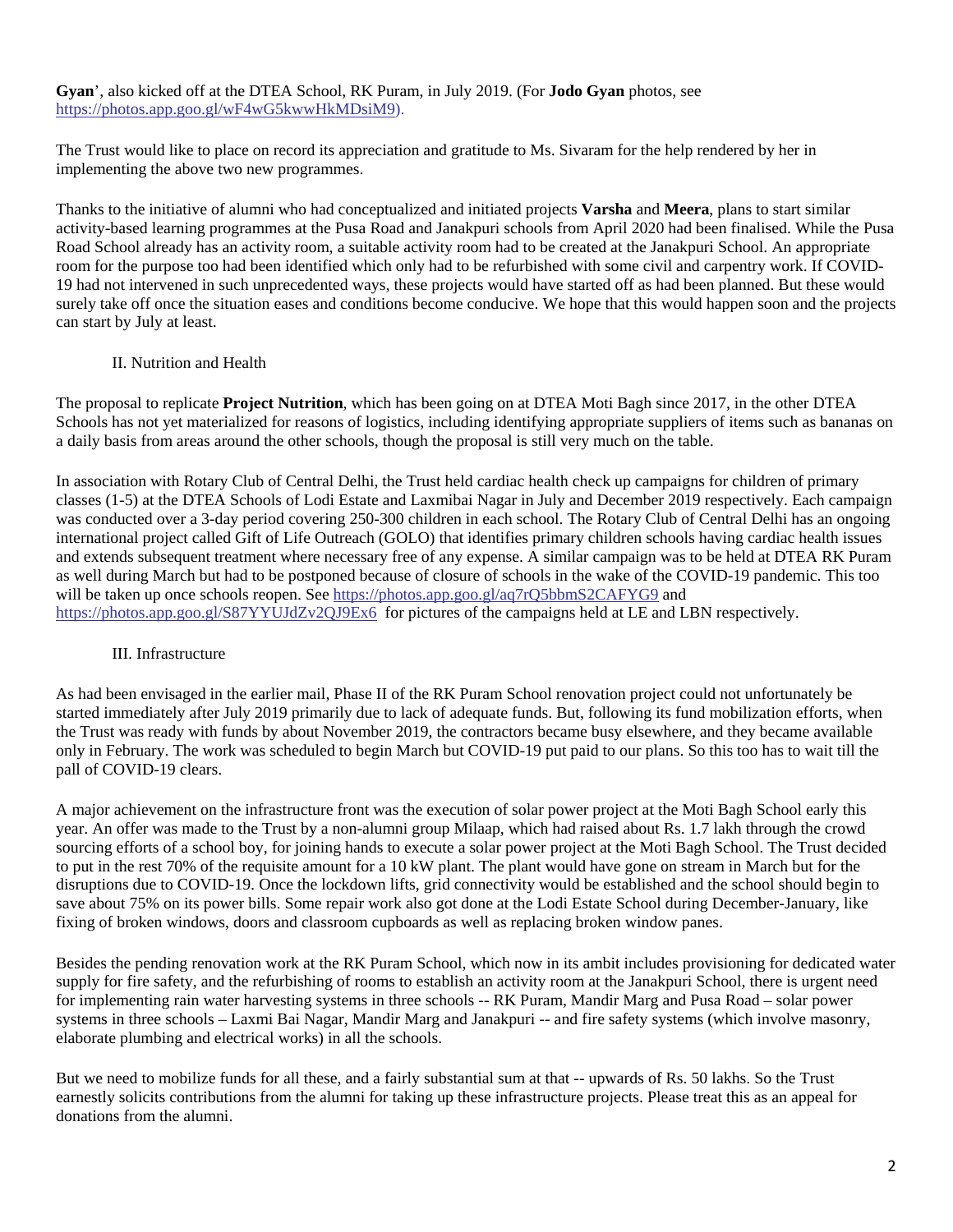The Trust is proud to share with you all that it has received individual contributions from our alumni ranging from Rs. 1 lakh to Rs. 7 lakhs. Some of them are recurring donors. Many others too have been donating smaller amounts regularly. The various completed projects and the ongoing ones bear testimony to their contributions. On behalf of the larger alumni fraternity, the Trust places on record the gratitude and indebtedness to their generosity. The procedure for making donations is spelt out on the website [www.dtea-alumni.org](http://www.dtea-alumni.org/) .

#### **B. Website Matters**

1. Change of registration form on the website:

The alumni registration form on the website has now been greatly simplified, with very few fields to fill in. Alumni who have forgotten their log-in ID or password are requested to re-register through this new simpler proforma. We, at the Trust end, would delete the duplicate entries (the old ones) in the course of regular monitoring of the website. This is being done in the hope that this simplified process should enable more and more alumni to register on the website who can then stay informed about the Trust's activities in the schools through mailers and newsletters. Please urge ALL your DTEA contacts who are yet to register on the website [www.dtea-alumni.org](http://www.dtea-alumni.org/) to do so at the earliest.

2. Separate web pages for alumni achievers and former DTEA teachers:

While we have located quite a few achievers from amongst our alumni (whose list is at present accessible at the home page), we plan to devote a dedicated web page wherein their photographs will also be included, perhaps with more details about them than their current descriptions. We do have a list of teachers (retired), which also we plan to place on a separate web page. Please let us know the contact details of former teachers that you may be aware of along with their contact details wherever available.

We still find that the number of registrations is NOT increasing at the desired pace presumably because most alumni feel that staying connected with their own WhatsApp/Google/Yahoo groups is good enough. Please understand that only when alumni contact details are in a common database, such as the one on the website [www.dtea-alumni.org](http://www.dtea-alumni.org/), you can be informed of activities of alumni concerning affairs of the DTEA Schools and stay updated. Besides, a new registrant of a particular batch may not be in touch with any of his/her classmates to be part of these social media groups. So, it is our earnest request to you to get your friends and other contacts who are alumni of the DTEA Schools to register on the website. IT IS **EASY**, IT IS **FREE** and **OPEN TO ALL MEA/DTEA ALUMNI.** 

#### **C. Centenary Celebrations 2023**

We are getting closer to the Centenary year 2023 of our *alma mater* -- only 3 years left. It is time that we ALL put in our little bit to increase the numbers on the website so that, together, we can exchange views and ideas to put a up a grand CENTENARY CELEBRATIONS show.

#### **D. Miscellany**

In our earlier mail, we had requested for volunteers to assist the Trust as co-ordinators in different aspects of its activities:

- 1. Alumni based in Delhi can volunteer to help in overseeing/monitoring the execution of different infrastructural projects being carried out by the Trust;
- 2. As mentioned in the last mailer, at present there are 10 trustees in Delhi and one in Mumbai and one in Chennai. Capt. T. V. Raghuraman (1967 LE) in Chennai, V. K. Varadarajan (1967 MM) in Bengaluru and Brig. (Retd.) T. V. Ramakrishnan (1960 LE) in Hyderabad extend their assistance in coordinating alumni activities in these respective places. The Trust would like to identify such coordinators in other major cities in India and countries, such as the USA and the UK, where many of DTEA/MEA alumni work and/or reside, who would interact with the Trust from time to time, exchange ideas and help in increasing awareness about alumni activities among the 30,000-odd alumni spread the world over.
- 3. Specifically, the Trust would welcome alumni volunteers who can undertake the task of compiling information and producing this newsletter
- 4. Please contact the Trust for the same through any of the following email IDs: [dteaalumni@yahoo.com;](mailto:dteaalumni@yahoo.com) [dteaschools.alumni@gmail.com](mailto:dteaschools.alumni@gmail.com)
- 5. Please feel free to interact/suggest/complain by email at the above IDs.